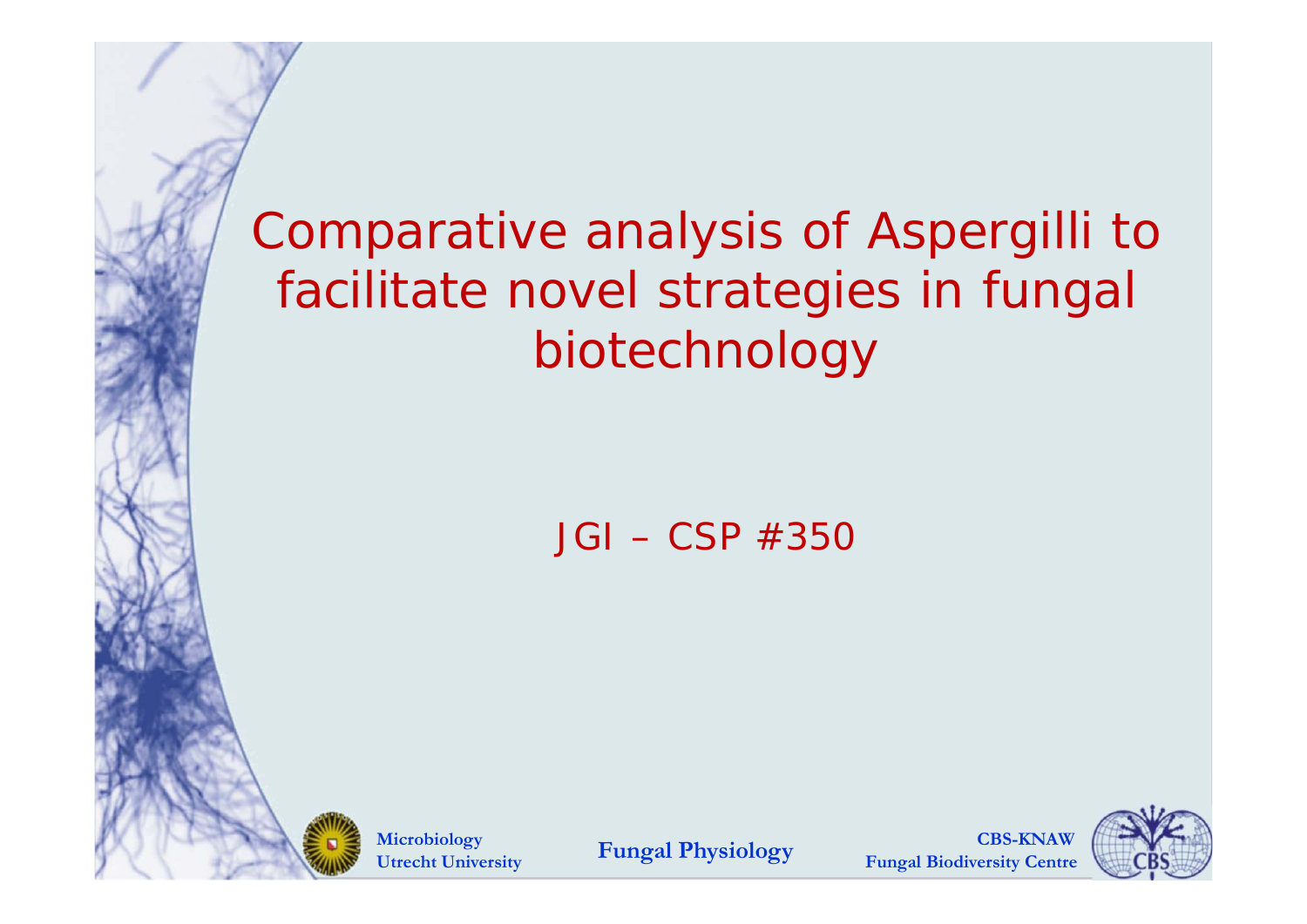## Coordination

- $\bullet$ • Ronald de Vries
	- CBS-KNAW Fungal Biodiversity Centre, The
		- Netherlands
- $\bullet$ • Paul Dyer
	- University of Nottingham, UK
- • Trish vanKuyk
	- Leiden University, The Netherlands
- Jennifer Wortmar
	- Broad Institute, US
- • Igor Grigoriev
	- JGI

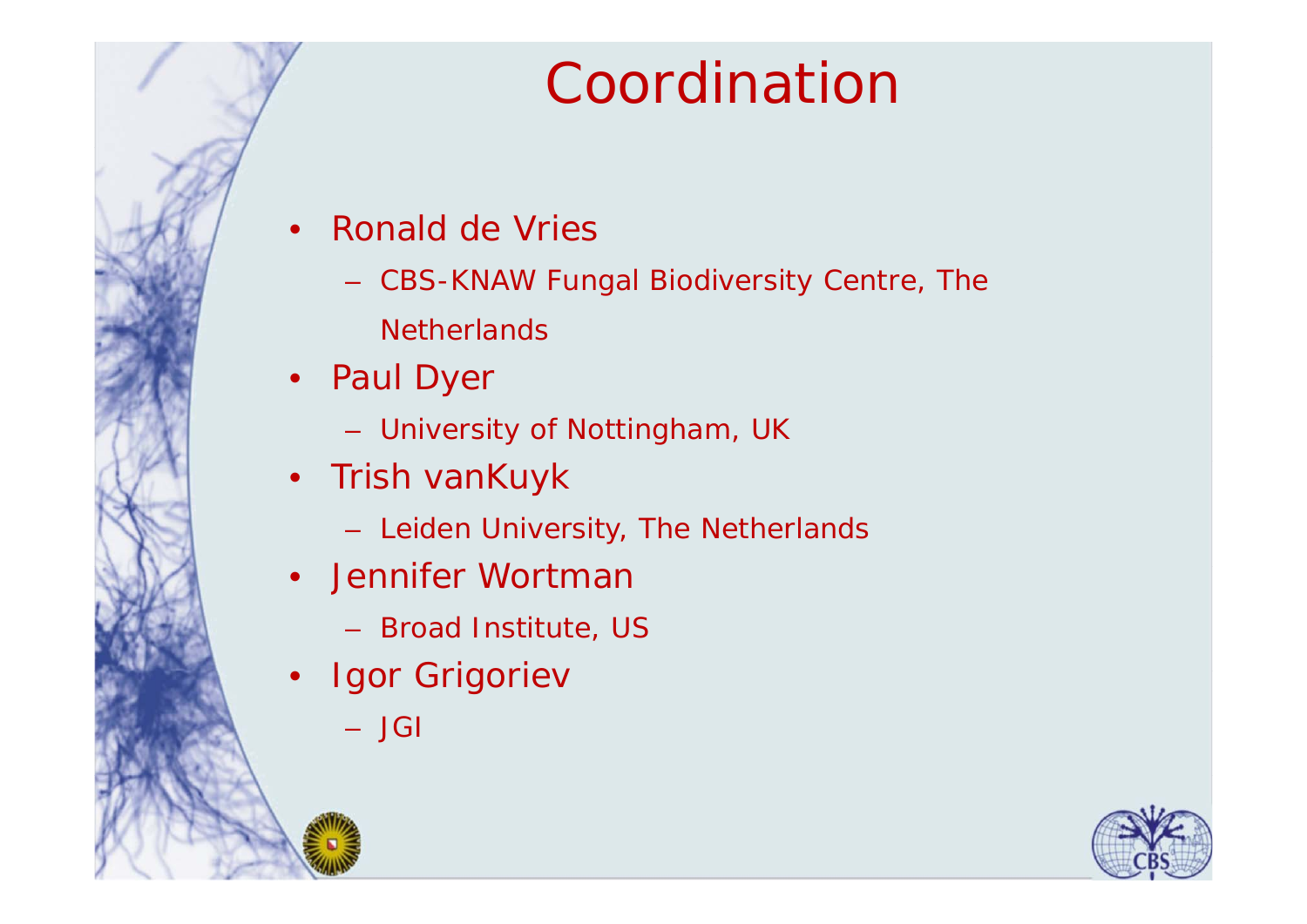#### Aims

- • Expand the set of genome sequences of Aspergilli and related fungi
- Detailed comparative genomic analysis of Aspergilli and related fungi
- Support the bioinformatics by comparative experimental studies
- •Participation of a large community

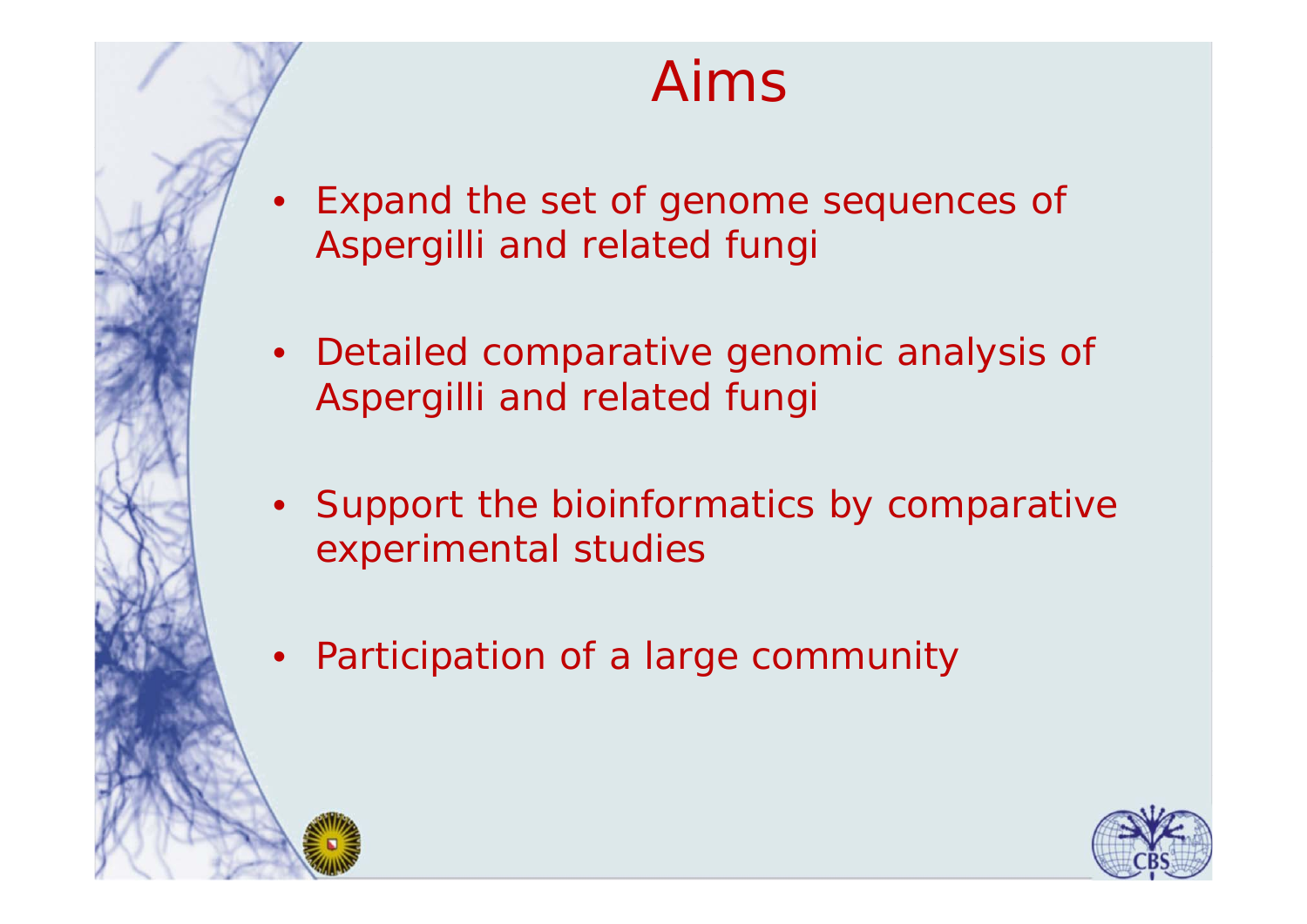### Species to sequence

- *Aspergillus tubingensis\**
- *Aspergillus brasiliensis \**
- *Aspergillus foetidus*
- *Aspergillus sojae*
- *Aspergillus versicolor*
- *Aspergillus sydowii*
- *Aspergillus wentii*
- *Aspergillis glaucus*
- *Aspergillus zonatus*
- *Penicillium roquefortii*

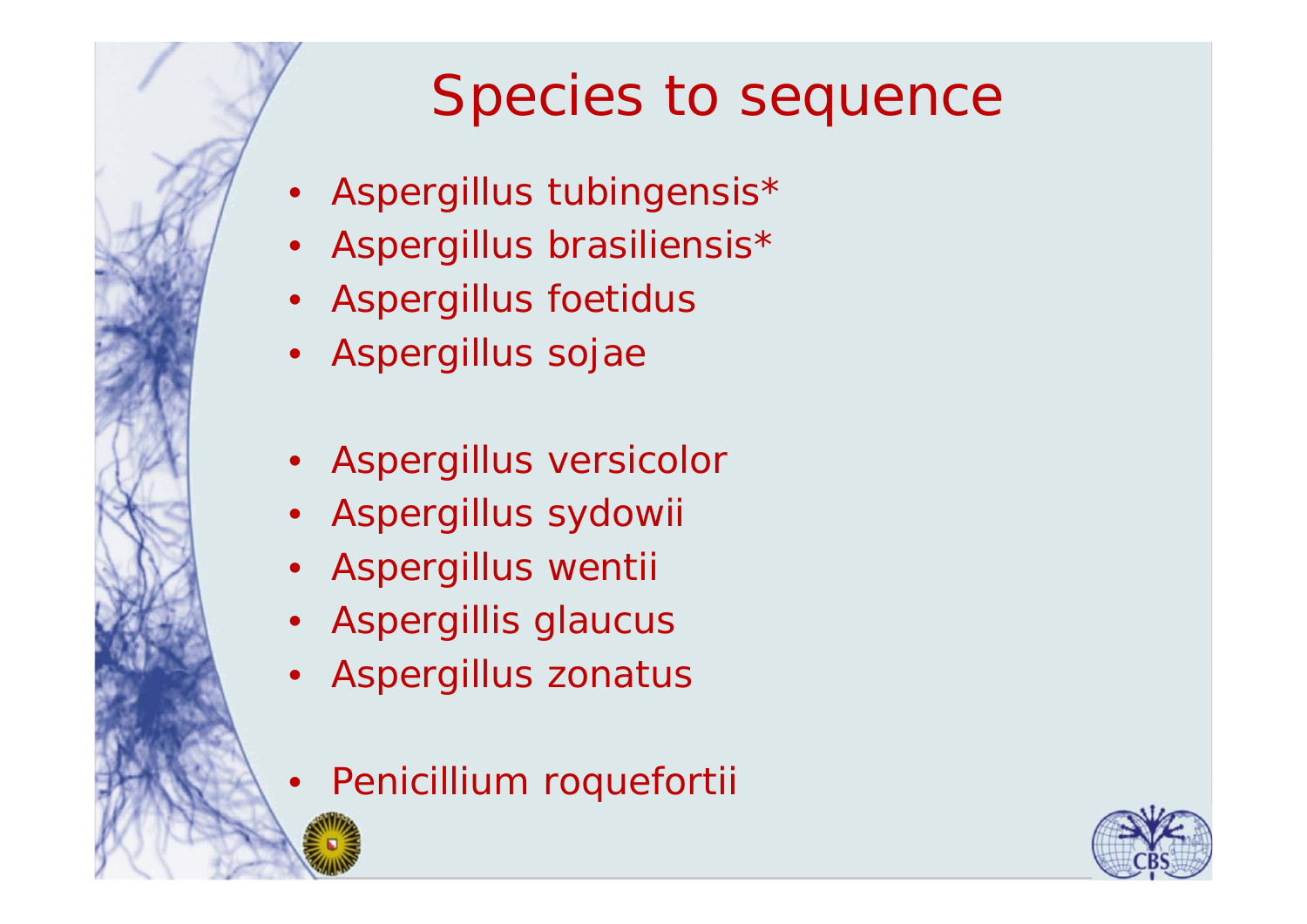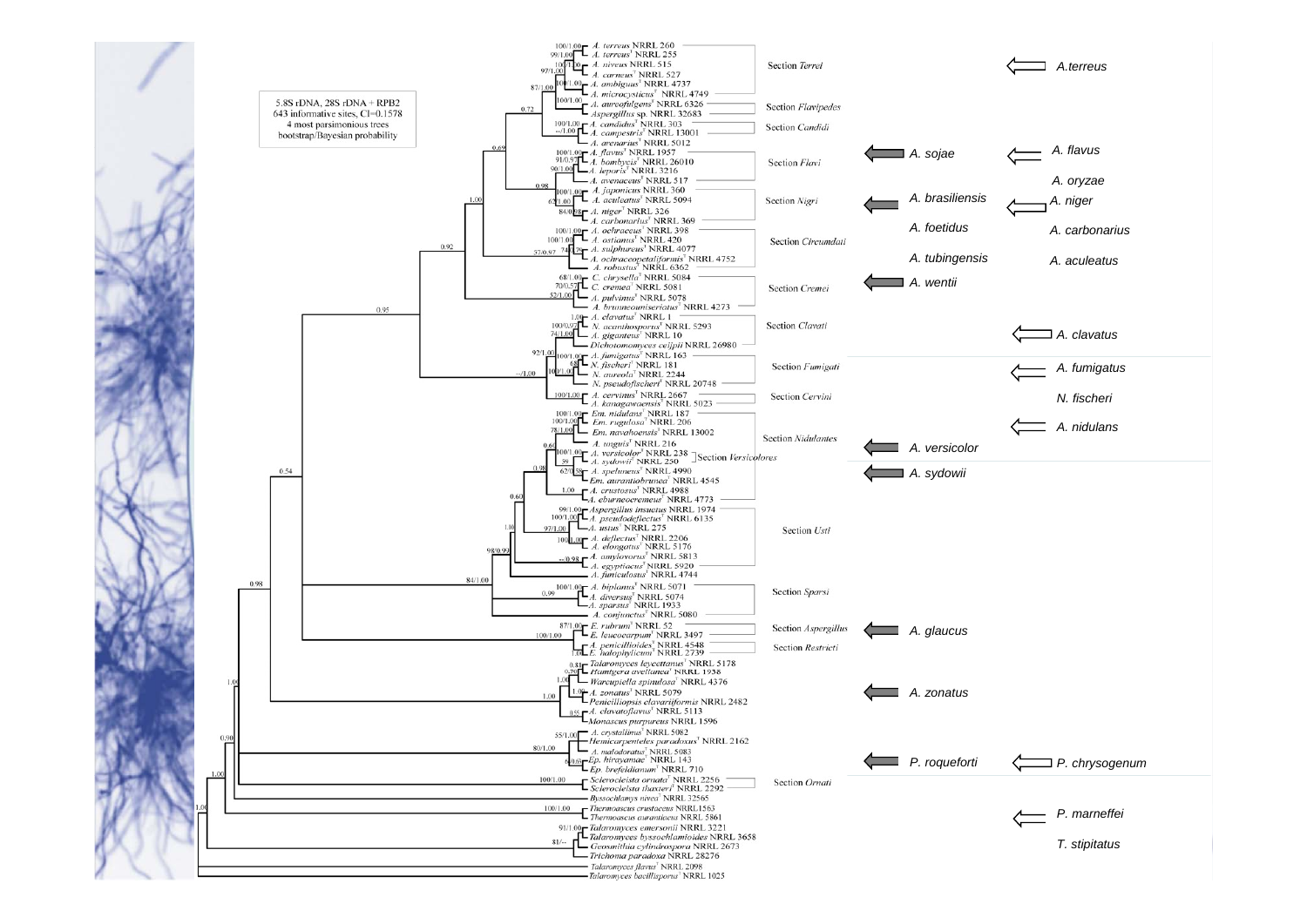### Approach

- Organisation similar to the *A. niger* genome annotation and the *A. nidulans* re-annotatior
- Topic groups with topic group leaders
- Automatic annotation and synteny
- •Manual curation

•

•

Supported by biological data

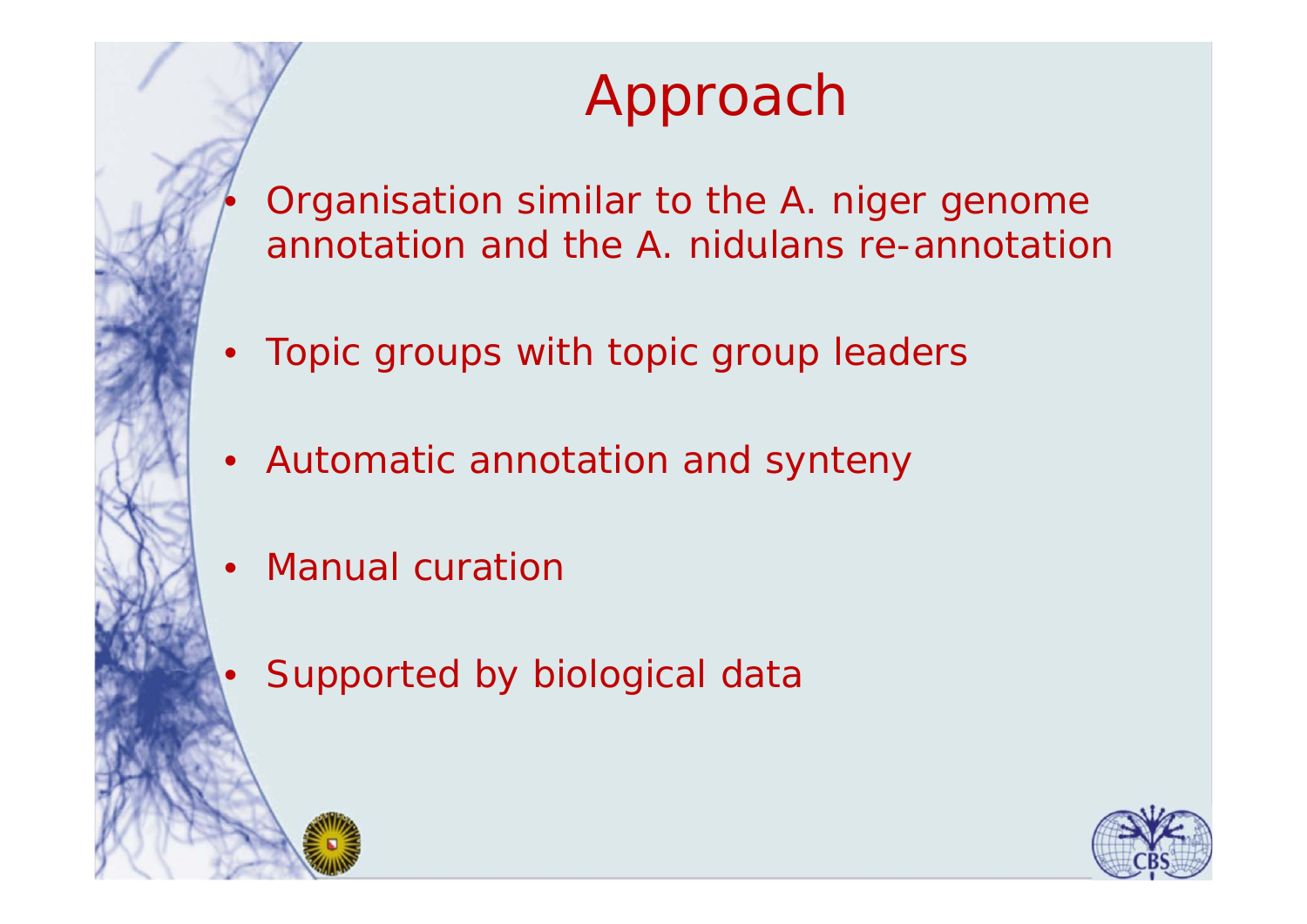

## Topics and topic leaders

- General annotation, genome comparison and statistics
	- Jennifer Wortman, Igor Grigoriev
- Nitrogen metabolism
	- Richard Todd, Meriel Jones
- Secondary metabolism and mycotoxins
	- Berl Oakley, Axel Brakhage
- DNA repair, chromatin remodelling, RIP
	- Joseph Strauss, Claudio Scazzochio

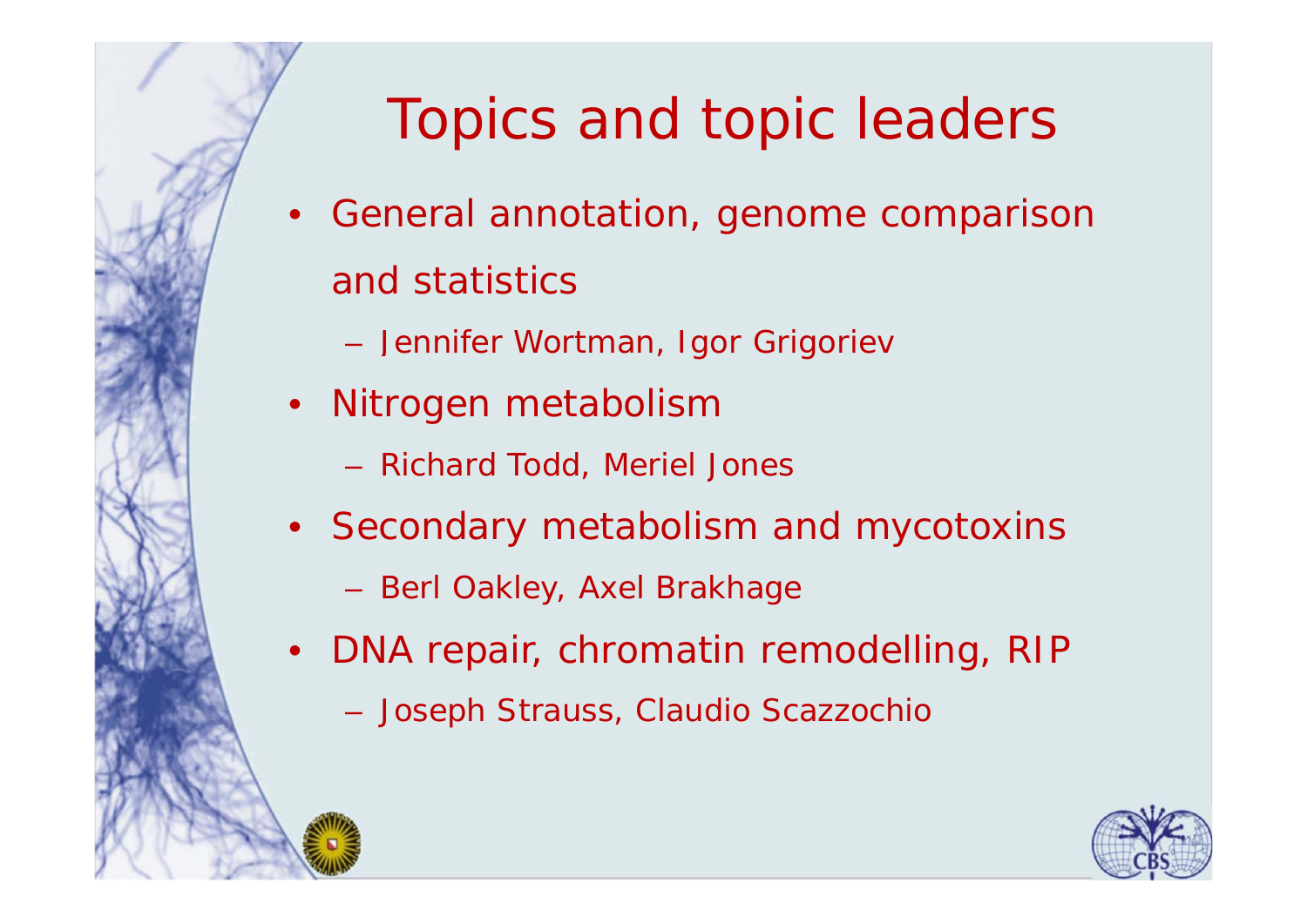# Topics and topic leaders (2)

- Development, Morphology, Sex/Mating, cellular organisation
	- Paul Dyer, Michelle Momany
- Carbon metabolism
	- Bernhard Seiboth, Christian Kubicek
- $\bullet$ Plant polysaccharide degradation
	- Ronald de Vries, Bernard Henrissat
- Secondary metabolism and mycotoxins
	- Berl Oakley, Axel Brakhage

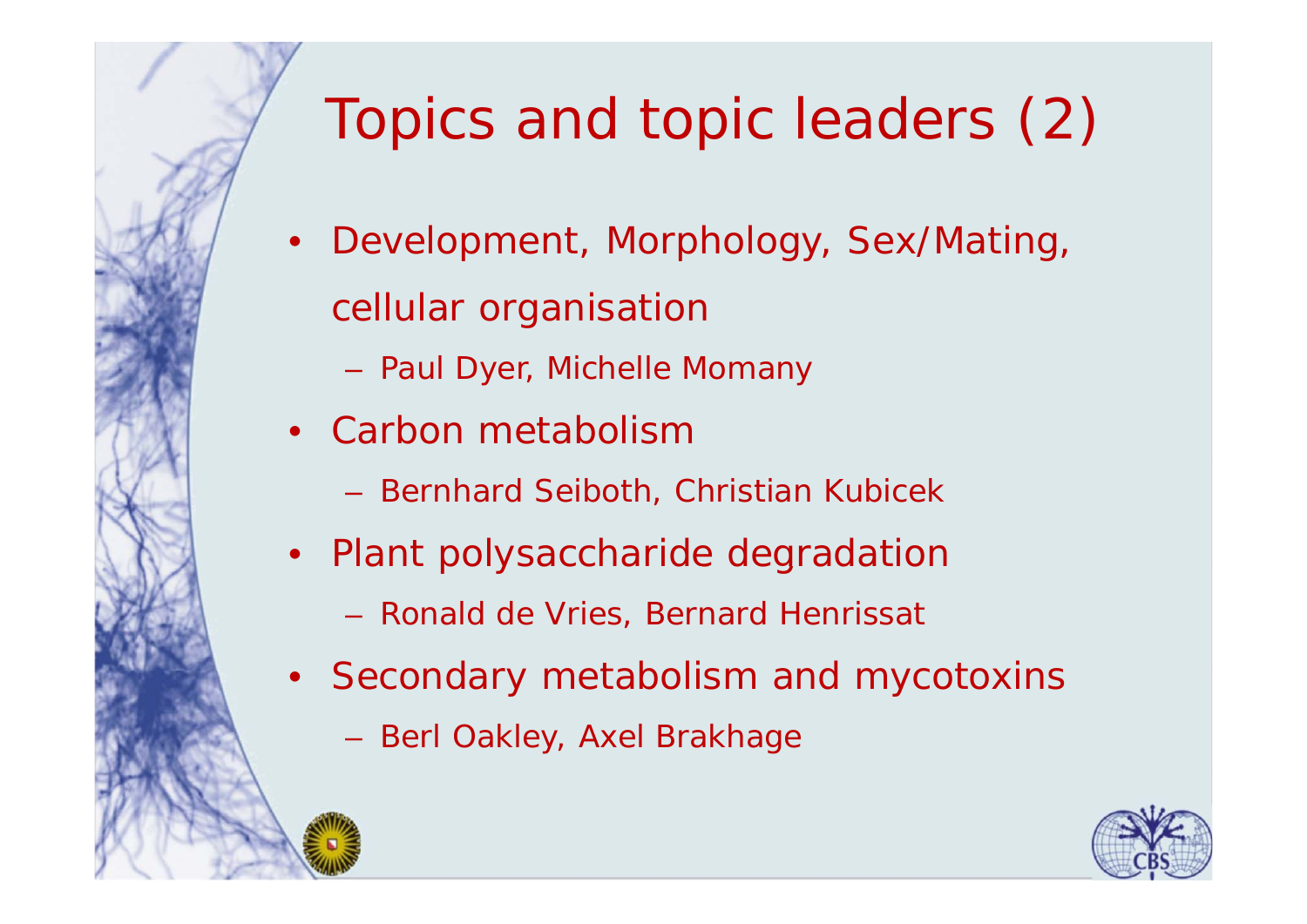# Topics and topic leaders (3)

- Transporters
	- Trish vanKuyk, Arnold Driesser
- Secretion, Proteases, UPR
	- David Archer
- Stress response, external environment, pH
	- Reinhard Fischer, Gerhard Braus, Istvan Pocsi
- Lignin degradatior
	- Isabelle Benoit

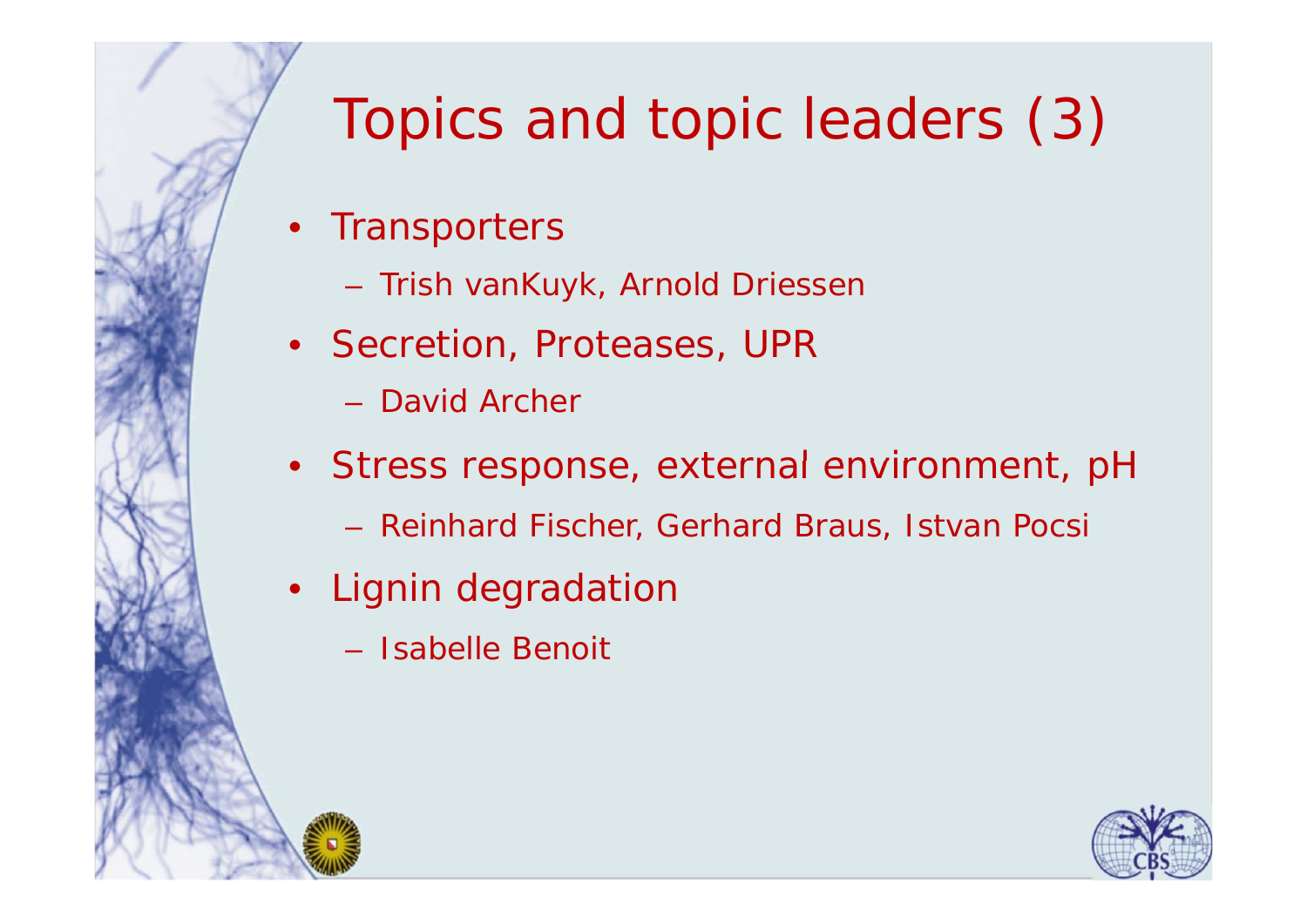### Technical aspects

- Annotation, synteny, genome comparison is largely done by bioinformatic groups
- AspGD will develop a synteny browser for all Aspergillus, Penicillium and Talaromyces genomes
- Focus of the topic groups should therefore be mainly post annotation

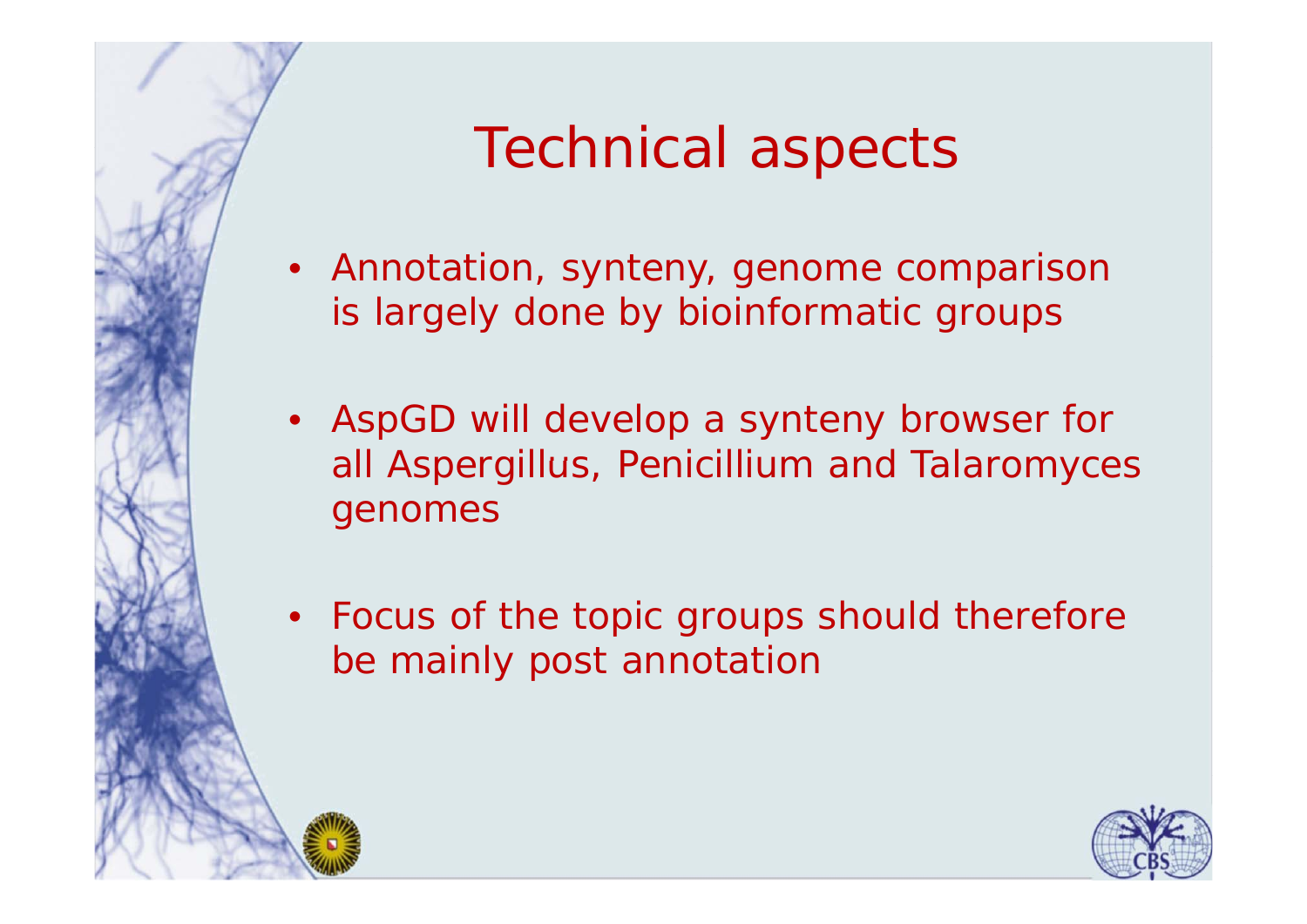## Experimental (biological) support

- Crucial to have high impact publication(s)
- The project has no funding outside sequencing
- Should be the minimal needed to support hypotheses/conclusions from genome analysis
- FUNG-GROWTH database

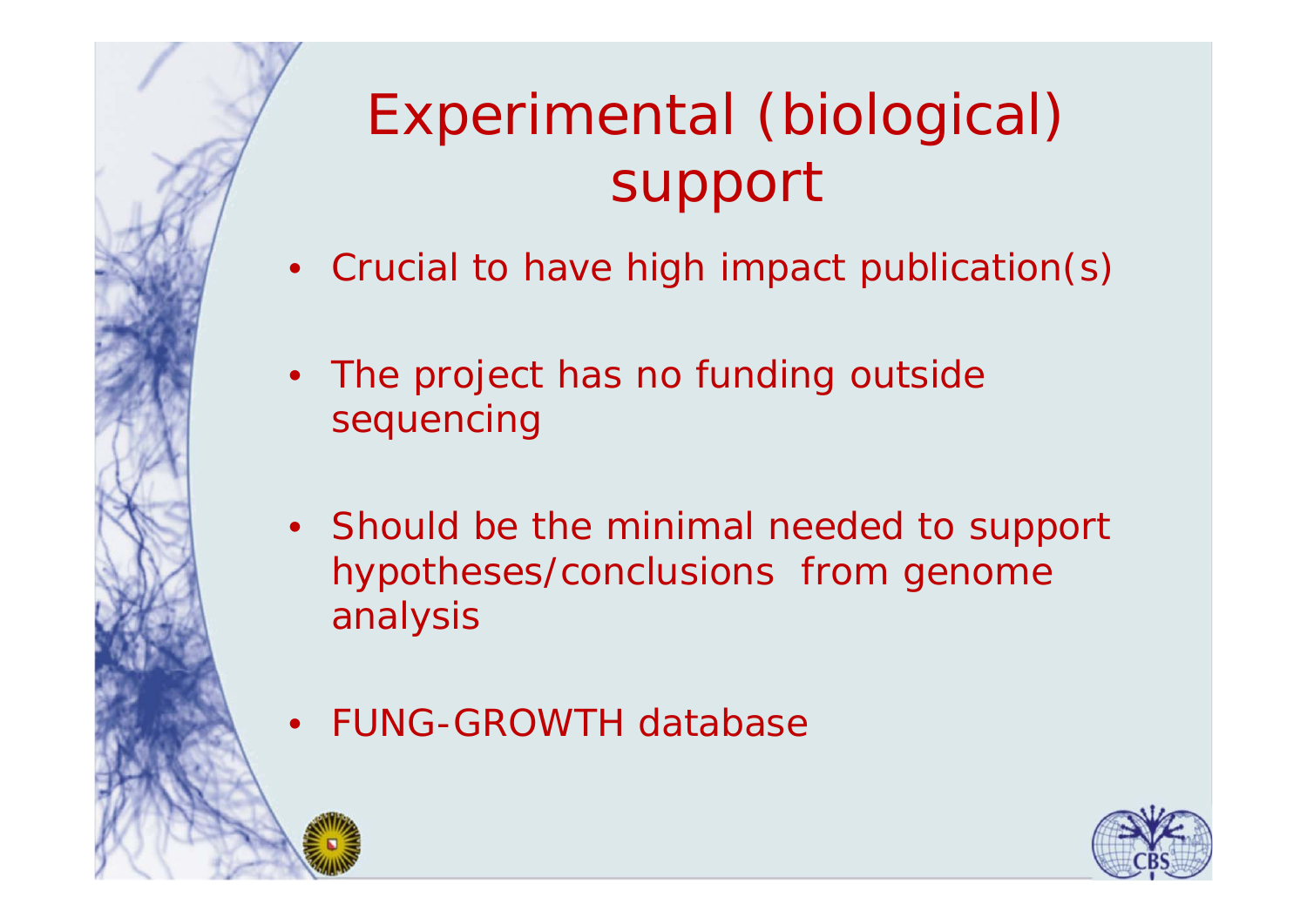### Publication aims

- At least 1 major publication with highlights of comparison of all 20+ genomes
- Followed by Special Issue with topicspecific papers